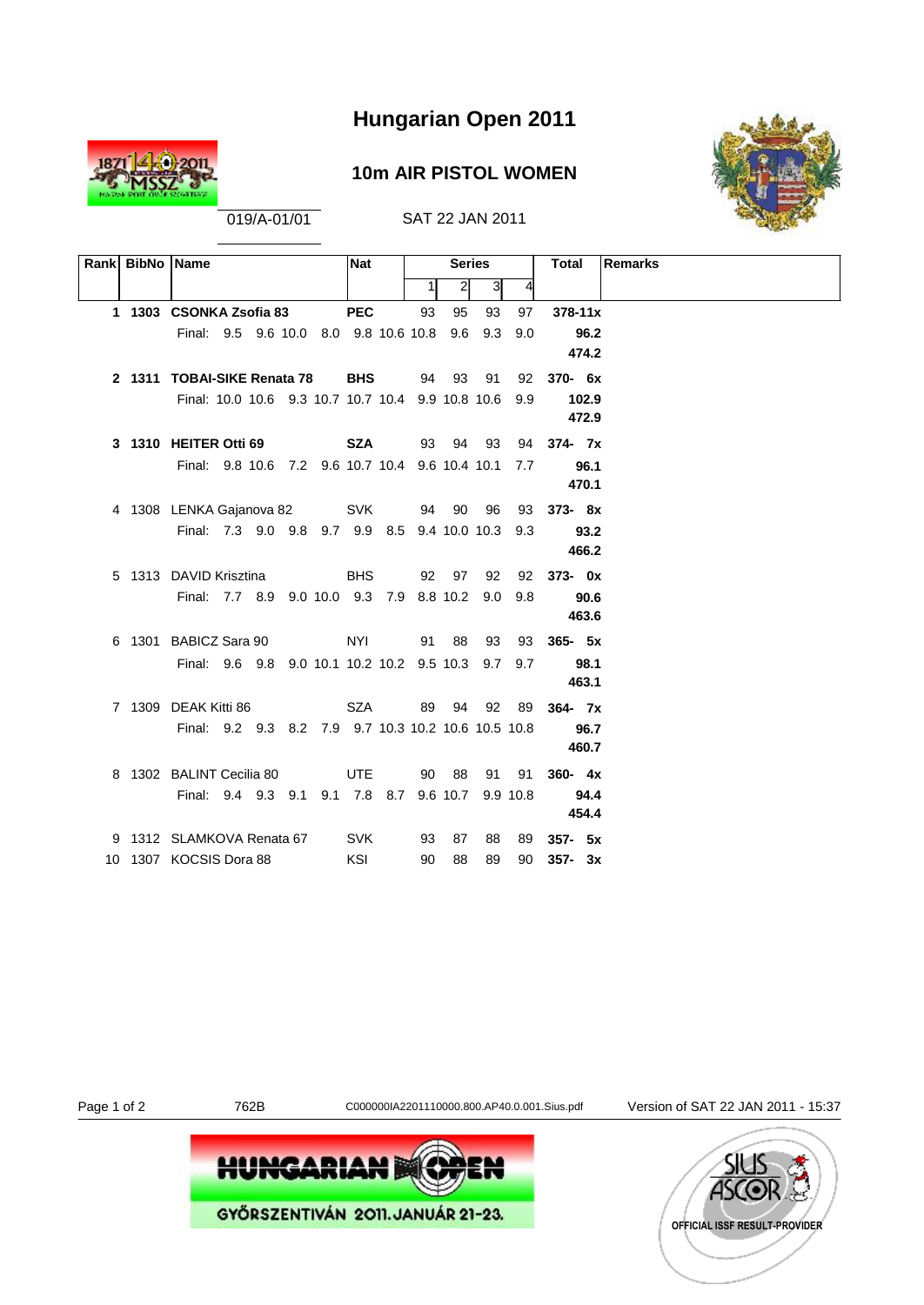

### **10m AIR PISTOL WOMEN JUNIOR**



019/A-01/01 SAT 22 JAN 2011

| Rank BibNo Name |                                                    | <b>Nat</b> |    | <b>Series</b>    |     |     | <b>Remarks</b><br><b>Total</b> |
|-----------------|----------------------------------------------------|------------|----|------------------|-----|-----|--------------------------------|
|                 |                                                    |            | 1  | $\left  \right $ | 3   | 4   |                                |
|                 | 1 1322 NEMES Adrien 91                             | <b>KSI</b> | 97 | 97               | 98  | 91  | $383 - 11x$                    |
|                 | Final: 9.7 10.4 10.0 8.5 9.4                       |            |    |                  |     |     | 48.0                           |
|                 |                                                    |            |    |                  |     |     | 431.0                          |
|                 | 2 1320 MIHALKO Nikolett 96                         | <b>KSI</b> | 92 | 89               | 89  | 96  | <b>366- 4x</b> Shot Off: 9.1   |
|                 | Final: 8.2 10.3 10.0 9.9 9.0 0.0 0.0               |            |    | 0.0              | 0.0 | 0.0 | 47.4                           |
|                 |                                                    |            |    |                  |     |     | 413.4                          |
|                 | 2 1325 ZUZANA Lopuova 91                           | <b>SVK</b> | 97 | 88               | 91  | 93  | <b>369-</b> 8x Shot Off: 8.2   |
|                 | Final: 8.4 8.9 9.2 8.9 9.0 0.0 0.0                 |            |    | 0.0              | 0.0 | 0.0 | 44.4                           |
|                 |                                                    |            |    |                  |     |     | 413.4                          |
|                 | 4 1314 BARTYIK Brigitta 92                         | KSI        | 91 | 88               | 95  | 91  | $365 - 4x$                     |
|                 | Final: 10.3 9.0 9.5 8.8 9.6                        |            |    |                  |     |     | 47.2                           |
|                 |                                                    |            |    |                  |     |     | 412.2                          |
|                 | 5 1318 IHOS Erika 94                               | <b>KSI</b> | 91 | 91               | 94  | 87  | $363 - 4x$                     |
|                 | Final: 9.0 8.8 10.5 8.9 9.4                        |            |    |                  |     |     | 46.6<br>409.6                  |
|                 |                                                    |            |    |                  |     |     |                                |
|                 | 6 1326 BABICZ Flora 94                             | <b>NYI</b> | 88 | 82               | 91  |     | 92 353-4x                      |
|                 | Final: 9.1 9.3 8.9 8.5 10.6                        |            |    |                  |     |     | 46.4<br>399.4                  |
|                 |                                                    |            |    |                  |     |     |                                |
|                 | 7 1323 TOTH Adel 93<br>Final: 9.5 10.1 9.1 7.6 9.4 | <b>PEC</b> | 87 | 86               | 86  | 89  | $348 - 4x$<br>45.7             |
|                 |                                                    |            |    |                  |     |     | 393.7                          |
|                 | 8 1321 MORAR Alexandra 93                          |            | 87 | 86               | 90  |     | $353 - 5x$                     |
|                 | Final:                                             | <b>ROM</b> |    |                  |     | 90  | 0.0                            |
|                 |                                                    |            |    |                  |     |     | 353.0                          |
|                 | 9 1324 ZS. TOTH Anna 97                            | KSI        | 90 | 82               | 87  | 88  | 347- 5x                        |
|                 | 10 1315 FEKETE Timea 98                            | <b>SZA</b> | 91 | 84               | 86  | 85  | $346 - 3x$                     |
|                 | 11 1319 JANOSI Dorina 94                           | <b>BHS</b> | 82 | 90               | 87  | 82  | $341 - 1x$                     |
|                 | 12 1316 MARTINA Simonova 96                        | <b>SVK</b> | 81 | 85               | 83  | 88  | $337 - 3x$                     |
|                 | 13 1317 HORVATH Orsolya 94                         | <b>SZA</b> | 85 | 81               | 85  | 75  | $326 - 3x$                     |
|                 |                                                    |            |    |                  |     |     |                                |

Page 1 of 2 762B C30000AII2201110000.1000.AP40.0.001.Sius.pdf Version of SAT 22 JAN 2011 - 16:07



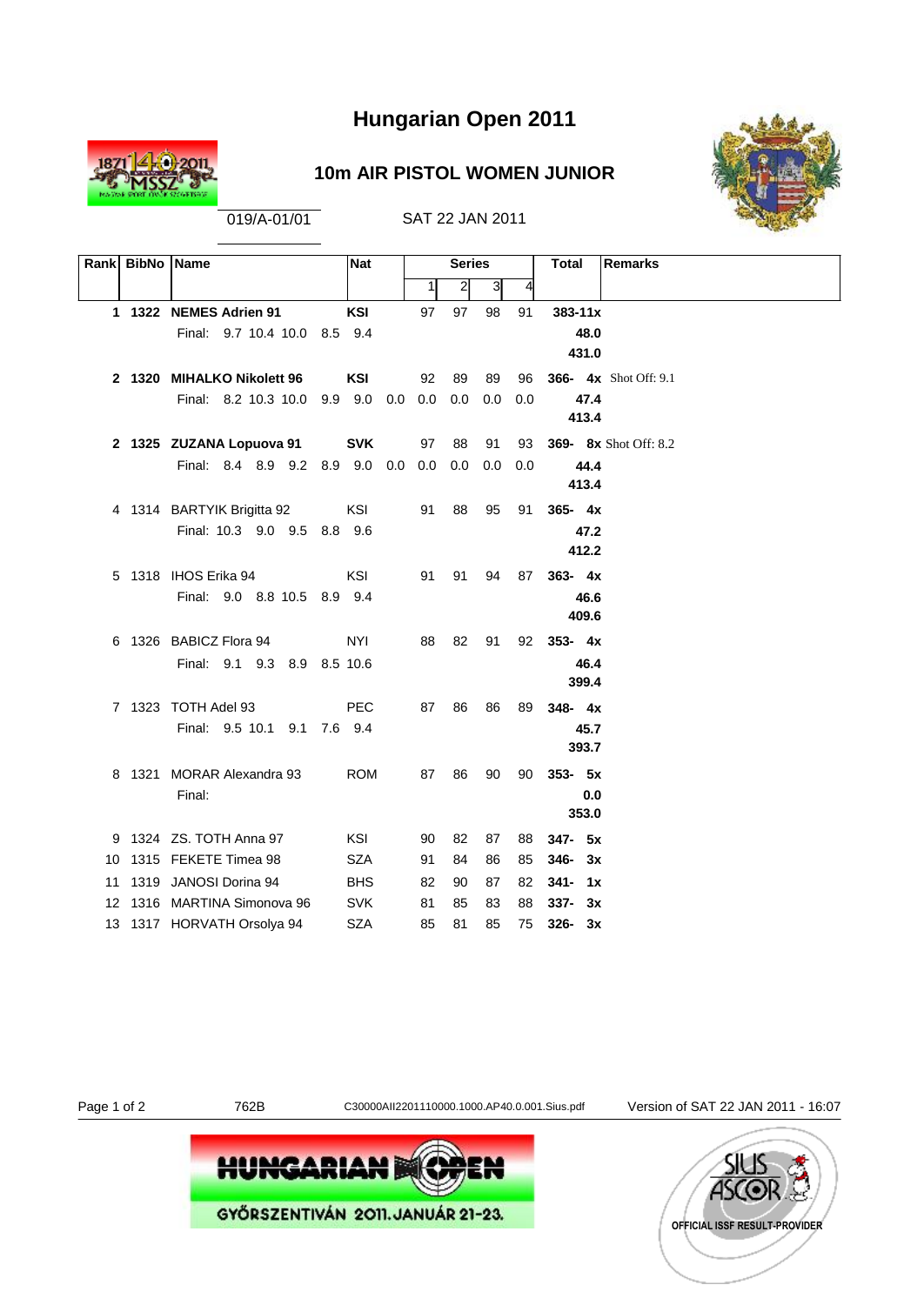

#### **10m AIR PISTOL MEN**



|             | Rank BibNo Name |                                                                                  | <b>Nat</b>                                  |    |       | <b>Series</b> |       |               |          | <b>Remarks</b><br>Total            |
|-------------|-----------------|----------------------------------------------------------------------------------|---------------------------------------------|----|-------|---------------|-------|---------------|----------|------------------------------------|
|             |                 |                                                                                  |                                             | 1  | 2     | 3             | 41    | 5             | 6        |                                    |
|             |                 | 1 1215 CSIZMADIA Andras 74                                                       | <b>BHS</b>                                  | 96 | 92    | 98            | 94    | 95            | 94       | 569-10x                            |
|             |                 | Final: 10.2 10.6 10.5 8.6 10.2 10.4 10.4                                         |                                             |    |       |               |       | 9.6 10.0      | 9.7      | 100.2                              |
|             |                 |                                                                                  |                                             |    |       |               |       |               |          | 669.2                              |
|             |                 | 2 1216 FARKAS Zoltan 71                                                          | <b>ZAM</b>                                  | 96 | - 96  | 92            | 95    | 97            | 94       | 570-15x                            |
|             |                 | Final: 9.2 9.8 9.2 10.3 10.0 10.3 9.7 10.0 9.7 10.0                              |                                             |    |       |               |       |               |          | 98.2                               |
|             |                 |                                                                                  |                                             |    |       |               |       |               |          | 668.2                              |
|             |                 | 3 1218 HARSANY Juraj 79                                                          | SVK                                         | 95 |       | 97 93 94      |       | 96            | 93       | 568-12x                            |
|             |                 | Final: 10.4 10.6 9.9 9.6 9.4 9.4 10.4 10.5 8.8 10.8                              |                                             |    |       |               |       |               |          | 99.8                               |
|             |                 |                                                                                  |                                             |    |       |               |       |               |          | 667.8                              |
|             |                 | 4 1235 TATRAI Miklos 86                                                          | ZAL                                         | 95 | 95    |               | 94 94 | 96            | 95       | 569-16x                            |
|             |                 | Final: 10.1 9.4 9.8 10.3 9.5 9.8 10.3 10.1 8.9 10.5                              |                                             |    |       |               |       |               |          | 98.7                               |
|             |                 |                                                                                  |                                             |    |       |               |       |               |          | 667.7                              |
|             |                 | 5 1217 GYIMESI Laszlo 79                                                         | KSI                                         | 96 | - 96  | 95            | 95    | 96            | 92       | 570-14x                            |
|             |                 | Final: 9.8 7.9 10.4 10.1 10.3 10.0 9.2 9.5                                       |                                             |    |       |               |       |               | 9.4 10.3 | 96.9                               |
|             |                 |                                                                                  |                                             |    |       |               |       |               |          | 666.9                              |
|             |                 | 6 1222 KARACS Zsolt 66                                                           | UTE                                         | 97 | 97    | 95            | 92    | 94            | 95       | 570-15x                            |
|             |                 | Final: 9.9 10.1 8.4 9.3 9.3 9.3 9.8                                              |                                             |    |       |               |       | 9.8 10.2 10.3 |          | 96.4                               |
|             |                 |                                                                                  |                                             |    |       |               |       |               |          | 666.4                              |
|             |                 | 7 1232 SZABO Laszlo 58                                                           | KEC                                         |    | 97 97 | 93            | 93    | 96            | 91       | $567 - 13x$                        |
|             |                 | Final: 9.0 10.4 10.4 9.2 10.2 10.4 9.9 9.2 9.5 9.3                               |                                             |    |       |               |       |               |          | 97.5<br>664.5                      |
|             |                 |                                                                                  |                                             |    |       |               |       |               |          |                                    |
|             |                 | 8 1230 SZABADKAI Karoly 75<br>Final: 9.7 10.9 9.3 9.8 9.2 9.7 8.2 10.6 10.0 10.3 | <b>PEC</b>                                  | 95 | 96    | 94            | 94    | 94            | 93       | 566-13x<br>97.7                    |
|             |                 |                                                                                  |                                             |    |       |               |       |               |          | 663.7                              |
|             |                 | 9 1227 PAPANITZ Zoltan 66                                                        | UTE                                         | 94 | 94    | 92            | 94    | 94            | 96       | 564-20x                            |
|             |                 | 10 1226 NEMETH Ferenc 59                                                         | ZAL                                         | 93 | 96    | 93            | 90    | 95            | 96       | $563 - 11x$                        |
|             |                 | 11 1228 JAMBRIK Istvan 68                                                        | <b>BHS</b>                                  | 92 | 93    | 98            | 96    | 88            | 95       | $562 - 14x$                        |
|             |                 | 12 1220 PAPP Laszlo 64                                                           | ZAM                                         | 93 | 92    | 95            | 93    | 93            | 94       | $560 - 11x$                        |
|             |                 | 13 1231 SZABO Bela 62                                                            | ZAL                                         | 92 | 96    | 90            | 94    | 93            | 92       | 557-14x                            |
|             |                 | 14 1223 KERI Attila 71                                                           | SZA                                         | 91 | 95    | 92            | 92    | 95            | 92       | 557- 9x                            |
| 15          |                 | 1234 SZUCS Gergo 77                                                              | <b>BHS</b>                                  | 90 | 93    | 93            | 91    | 96            | 93       | 556-13x                            |
| 16          |                 | 1213 BARTOS Marcel 69                                                            | <b>ROM</b>                                  | 89 | 91    | 98            | 91    | 97            | 90       | 556-10x                            |
| 17          |                 | 1013 PALINKAS Lajos 64                                                           | <b>BHS</b>                                  | 90 | 92    | 96            | 92    | 94            | 90       | 554-8x                             |
| 18          |                 | 1219 HERR Krisztian 87                                                           | PEC                                         | 94 | 91    | 90            | 93    | 91            | 93       | $552 - 11x$                        |
| 19          |                 | 1221 KADI Balazs 80                                                              | <b>BHS</b>                                  | 89 | 90    | 93            | 92    | 92            | 95       | 551- 7x                            |
| 20          |                 | 1011 NAGY Matyas 61                                                              | KEC                                         | 91 | 93    | 88            | 92    | 93            | 93       | 550-10x                            |
| Page 1 of 2 |                 | <b>XXXX</b>                                                                      | C100000IA2201110000.200.AP60.0.001.Sius.pdf |    |       |               |       |               |          | Version of SAT 22 JAN 2011 - 14:02 |



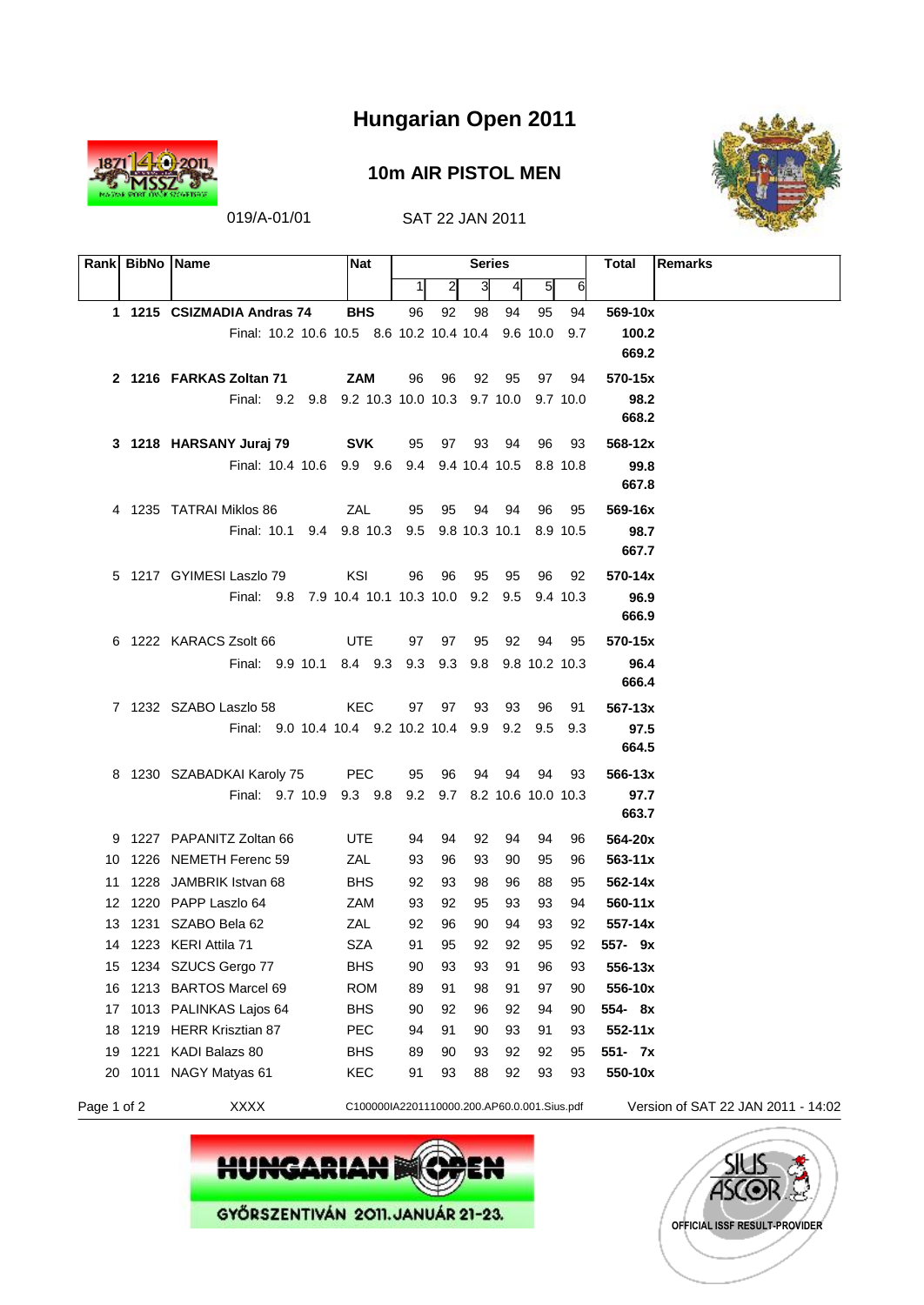| Rank | <b>BibNo</b> | <b>Name</b>              | <b>Nat</b> |    |                | <b>Series</b> |    |    |    | Total      |    | <b>Remarks</b> |
|------|--------------|--------------------------|------------|----|----------------|---------------|----|----|----|------------|----|----------------|
|      |              |                          |            |    | $\overline{2}$ | 3             | 41 | 5  | 6  |            |    |                |
| 21   | 1229         | SIMON Attila 70          | <b>BHS</b> | 89 | 94             | 97            | 89 | 90 | 90 | 549- 9x    |    |                |
| 22   |              | 1236 VASA Vaclay 73      | <b>SVK</b> | 92 | 90             | 95            | 91 | 94 | 86 | 548-       | 7x |                |
| 23   |              | 1225 NAGY Laszlo 71      | KSI        | 93 | 91             | 90            | 90 | 90 | 93 | 547- 6x    |    |                |
| 24   | 1010         | HAJDU Jozsef             | SZO        | 94 | 94             | 92            | 88 | 88 | 90 | 546-       | 9x |                |
| 25   |              | 1017 TIMAR Mihaly        | MTL        | 93 | 87             | 86            | 96 | 91 | 91 | 544- 7x    |    |                |
| 26   |              | 1224 MATRAHAZI Rudolf 79 | <b>BHS</b> | 88 | 89             | 92            | 90 | 93 | 92 | 544- 6x    |    |                |
| 27   | 1009         | DUDAS Istvan 56          | <b>ZAM</b> | 89 | 91             | 89            | 92 | 90 | 91 | 542-10x    |    |                |
| 28   |              | 1015 RAKOSI Norbert 72   | <b>SZA</b> | 87 | 90             | 92            | 89 | 88 | 94 | 540- 6x    |    |                |
| 29   |              | 1012 ODOR Mihaly 58      | SZA        | 91 | 87             | 90            | 87 | 93 | 89 | $537 - 4x$ |    |                |
| 30   |              | 1014 PINTER Tibor        | SZO        | 87 | 91             | 88            | 92 | 88 | 90 | $536 - 5x$ |    |                |
| 31   | 1007         | DAVID Balazs 90          | <b>GYO</b> | 88 | 84             | 91            | 88 | 91 | 86 | $528 -$    | 2x |                |
| 32   | 9001         | SASS Laszlo              | <b>ECS</b> | 85 | 85             | 85            | 85 | 88 | 84 | $512 - 5x$ |    |                |
| 33   | 1018         | ID. GURISATTI Gyula      | <b>DUN</b> | 75 | 86             | 75            | 79 | 83 | 86 | 484-       | 3x |                |

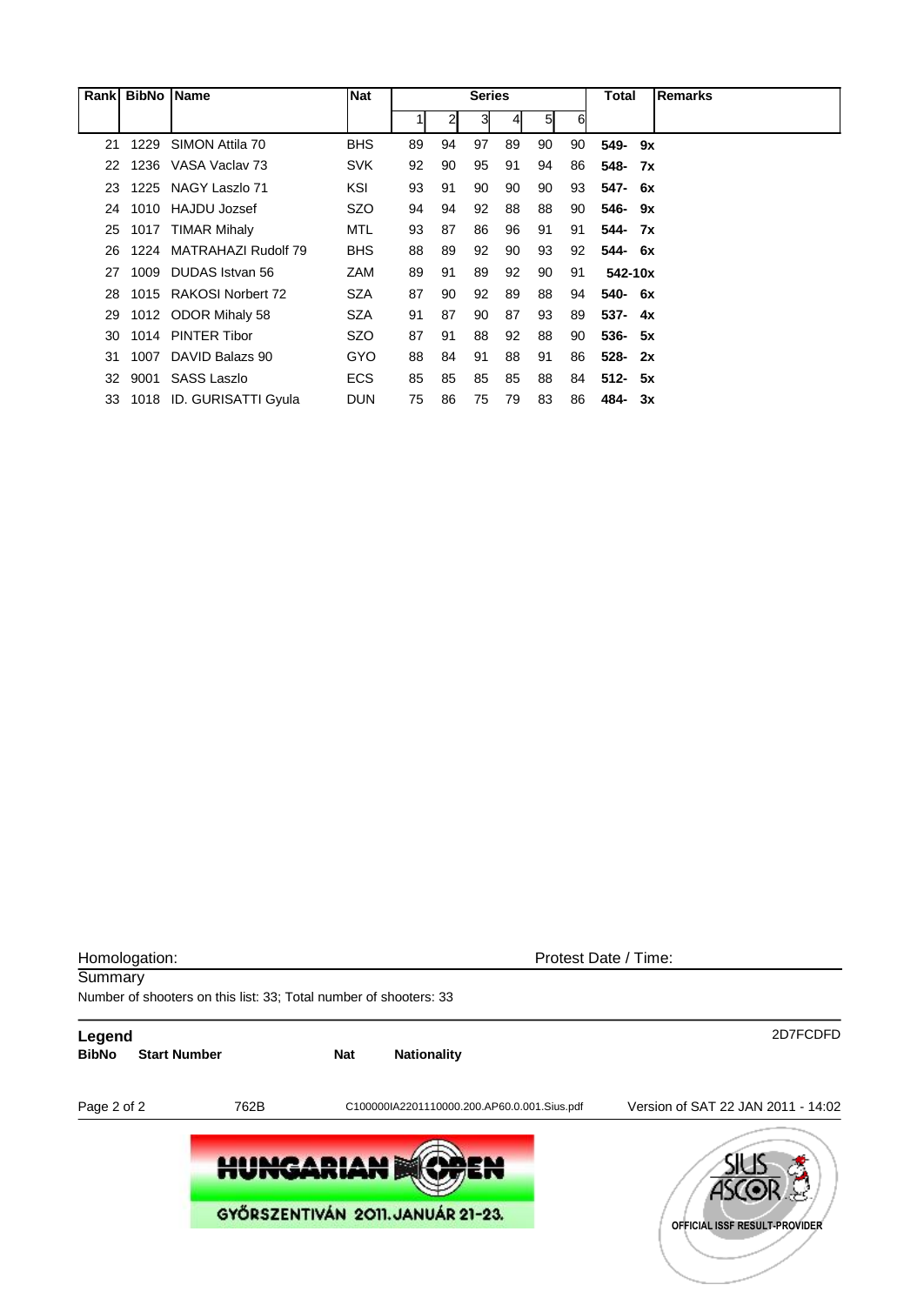

019/A-01/01 SAT 22 JAN 2011



| <b>0m AIR PISTOL MEN JUNIO</b> |  |
|--------------------------------|--|
|--------------------------------|--|

|    | Rank BibNo Name |                                                    | <b>Nat</b> |       |              | <b>Series</b> |                |                |         | Total<br>Remarks |
|----|-----------------|----------------------------------------------------|------------|-------|--------------|---------------|----------------|----------------|---------|------------------|
|    |                 |                                                    |            | 1     | $\mathbf{2}$ | 3             | $\overline{4}$ | 5 <sub>l</sub> | 6       |                  |
|    |                 | 1 1201 ANTAL Balazs 91                             | <b>BHS</b> | 94    | 93           | 96            | 95             | 94             | 96      | 568-17x          |
|    |                 | Final: 10.1 9.7 9.8 9.9 9.8 10.5 8.4 8.8 10.4 10.2 |            |       |              |               |                |                |         | 97.6             |
|    |                 |                                                    |            |       |              |               |                |                |         | 665.6            |
|    |                 | 2 1210 VARGA Andras 91                             | KSI        | 91    | 95           | 95            |                | 93 95          | 95      | 564-12x          |
|    |                 | Final: 10.2 9.0 10.4 9.1 8.9 9.4 9.2 9.5 10.2 10.2 |            |       |              |               |                |                |         | 96.1             |
|    |                 |                                                    |            |       |              |               |                |                |         | 660.1            |
|    |                 | 3 1207 PETOCZ David 93                             | <b>PIL</b> | 91    | 88           |               | 93 95          | 96             | 91      | $554 - 9x$       |
|    |                 | Final: 8.6 10.2 8.0 9.1 7.8 8.9 9.8 10.5 9.1       |            |       |              |               |                |                | 9.9     | 91.9             |
|    |                 |                                                    |            |       |              |               |                |                |         | 645.9            |
|    |                 | 4 1209 VALASEK Mark 91                             | <b>PIL</b> | 87    | 92           |               | 92 92          | 93             | 97      | $553 - 11x$      |
|    |                 | Final: 9.6 7.8 7.7 9.7 9.9 9.0 8.3 10.0            |            |       |              |               |                |                | 9.7 8.0 | 89.7             |
|    |                 |                                                    |            |       |              |               |                |                |         | 642.7            |
|    |                 | <b>SVK</b><br>5 1205 SKYVA Martin 93               |            | 90 91 |              |               | 89 89          | 96             | 90      | $545 - 8x$       |
|    |                 | Final: 10.2 8.6 9.9 10.2 9.7 10.2 7.6 10.4 9.1     |            |       |              |               |                |                | 9.5     | 95.4             |
|    |                 |                                                    |            |       |              |               |                |                |         | 640.4            |
|    |                 | 6 1202 BARTOK Csaba 93                             | SZE        | 87 91 |              |               | 93 92          | 92             | 90      | 545-7x           |
|    |                 | Final: 9.0 8.2 10.4 8.5 8.9 9.5 9.9 10.4 9.0 9.4   |            |       |              |               |                |                |         | 93.2             |
|    |                 |                                                    |            |       |              |               |                |                |         | 638.2            |
|    |                 | 7 1206 MAYER Kristof 92                            | <b>PEC</b> | 90    | 91           | 87            | 90             | 92             | 93      | $543 - 7x$       |
|    |                 | Final: 10.1 8.7 9.0 9.2 10.3 10.0 8.4 9.5 9.7 9.7  |            |       |              |               |                |                |         | 94.6             |
|    |                 |                                                    |            |       |              |               |                |                |         | 637.6            |
|    |                 | 8 1211 VARGA David 91                              | <b>SZE</b> | 92 89 |              | 90            | 90             | 93             | 87      | $541 - 7x$       |
|    |                 | Final: 9.2 10.5 8.4 8.9 9.4 10.4 9.2 9.2 10.8 9.5  |            |       |              |               |                |                |         | 95.5             |
|    |                 |                                                    |            |       |              |               |                |                |         | 636.5            |
|    |                 | 9 1203 BULYAKI Tamas 93                            | KSI        | 90    | 89           | 88            | 86             | 93             | 89      | $535 - 7x$       |
|    |                 | 10 1208 SZENTES Mate 94                            | KSI        | 90    | 87           | 89            | 89             | 88             | 90      | $533 - 8x$       |
| 11 |                 | 1002 BUKI Tamas 93                                 | <b>PEC</b> | 92    | 84           | 88            | 91             | 85             | 90      | 530- 7x          |
|    |                 | 12 1006 MORTADA Sami                               | GYO        | 83    | 90           | 85            | 90             | 87             | 82      | $517 - 2x$       |

Page 1 of 2 762B C400000IA2201110000.400.AP60.0.001.Sius.pdf Version of SAT 22 JAN 2011 - 14:28



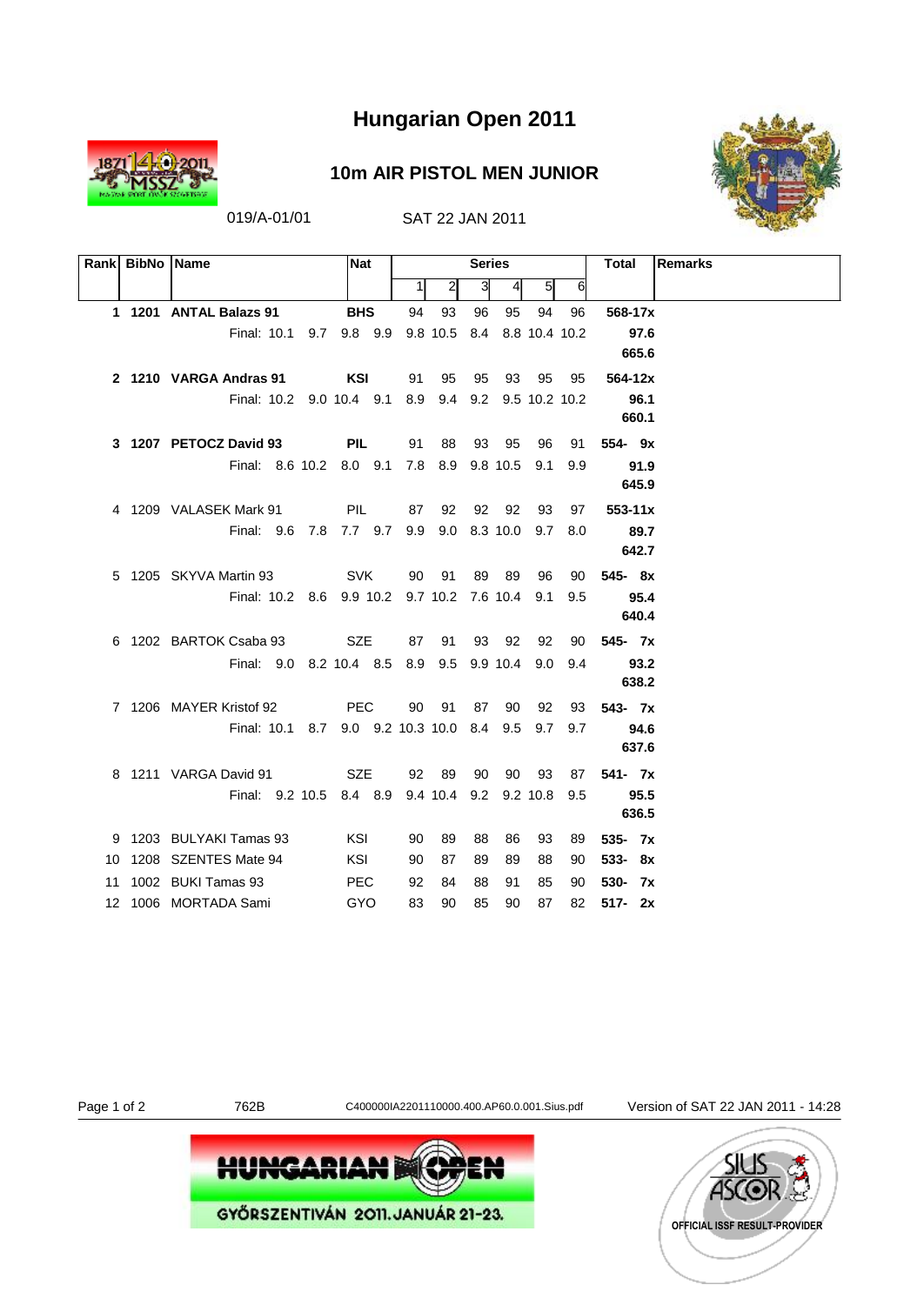

### **10m AIR PISTOL MEN**

**SH1**



019/A-01/01

| ----            |  |
|-----------------|--|
| SAT 22 JAN 2011 |  |

| Rankl | <b>FP</b>      | <b>BibNo Name</b> |                         | <b>Nat</b> |    |    | <b>Series</b> |     |    |    | Total       | <b>IRemarks</b> |
|-------|----------------|-------------------|-------------------------|------------|----|----|---------------|-----|----|----|-------------|-----------------|
|       |                |                   |                         |            |    | ▵  | 3             | 41  | 51 | 6  |             |                 |
|       | - 9            |                   | 1212 GURISATTI Gyula 66 | MTL        | 92 | 93 | 92            | -93 | 90 | 90 | $550 - 11x$ |                 |
|       | 2 <sub>2</sub> | 1001              | DOME Istvan 54          | MTL        | 88 | 83 | 88            | 90  | 86 |    | 85 520- 5x  |                 |

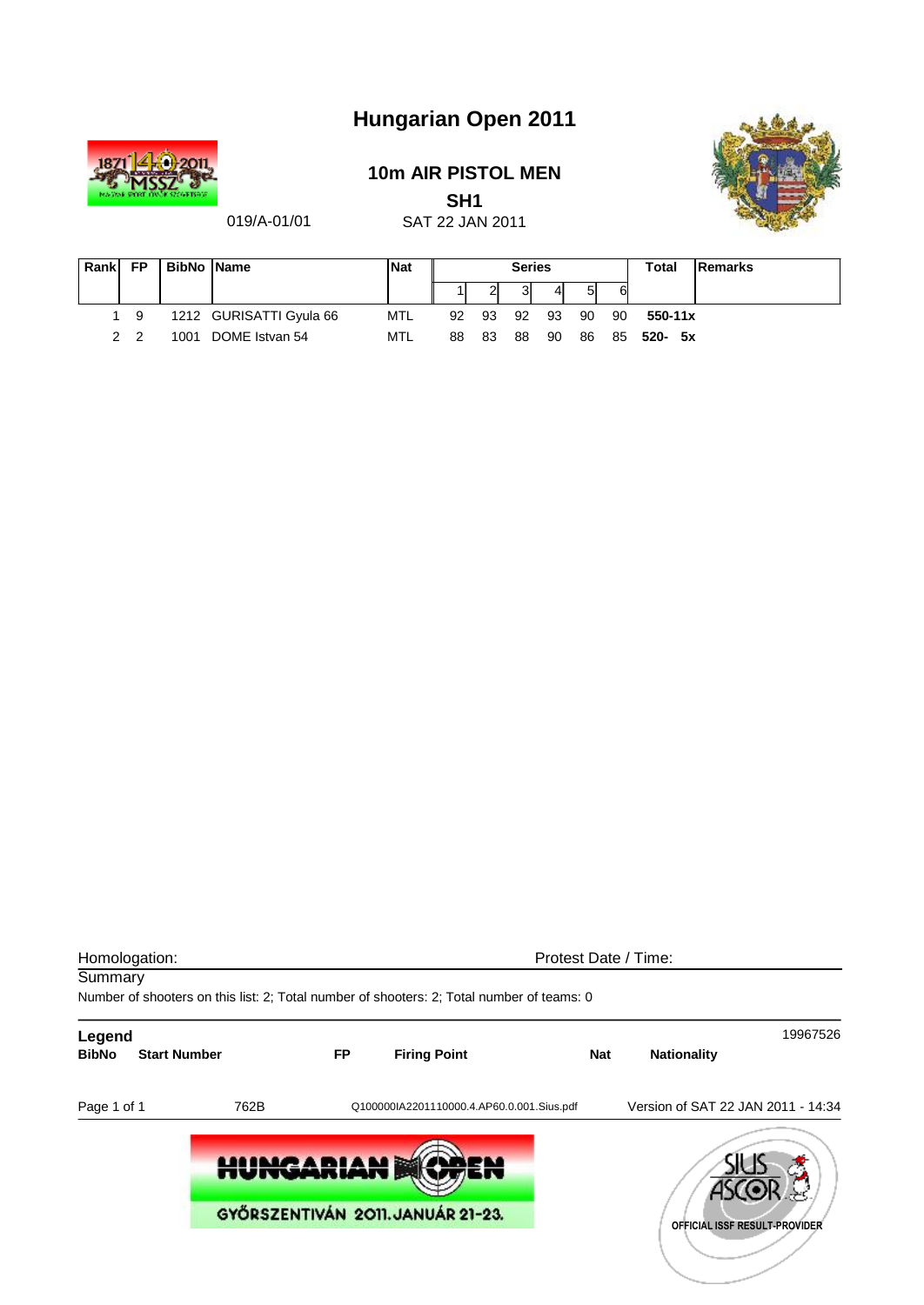

### **10m AIR RIFLE WOMEN**



| Rank            | <b>FP</b>      | <b>BibNo</b> | Name                          | <b>Nat</b> |    | <b>Series</b>  |                |     | Total       | <b>Remarks</b> |
|-----------------|----------------|--------------|-------------------------------|------------|----|----------------|----------------|-----|-------------|----------------|
|                 |                |              |                               |            | 11 | $\overline{2}$ | 3 <sup>l</sup> | 4   |             |                |
| 1               | 25             | 1414         | KARMACSI Ildiko 89            | <b>BHS</b> | 99 | 99             | 97             | 99  | 394-30x     |                |
| 2               | 18             | 1411         | <b>GRECNAROVA Katarina 90</b> | <b>SVK</b> | 98 | 99             | 100            | 97  | 394-26x     |                |
| 3               | 20             |              | 1412 KONOMOTO Maki 84         | <b>JPN</b> | 98 | 99             | 99             | 96  | 392-30x     |                |
| 4               | 22             | 1413         | MISKOLCZI Julianna 83         | <b>KOM</b> | 98 | 98             | 99             | 97  | $392 - 23x$ |                |
| 5               | 16             | 1410         | JOO Eva 70                    | <b>BHS</b> | 98 | 95             | 99             | 99  | 391-26x     |                |
| 6               | 7              | 1406         | DALMATI Nora 78               | <b>BHS</b> | 97 | 96             | 96             | 99  | 388-22x     |                |
| 7               | 39             |              | 1114 FEHER Andrea 71          | <b>APL</b> | 93 | 97             | 97             | 100 | 387-22x     |                |
| 8               | 29             |              | 1416 PETO Andrea 76           | <b>PEC</b> | 99 | 94             | 98             | 95  | $386 - 23x$ |                |
| 9               | 5              | 1405         | ASZODI Anett 85               | <b>APL</b> | 96 | 99             | 98             | 93  | $386 - 21x$ |                |
| 10              | 35             | 1417         | NISHMOTO Hiromi 76            | JPN        | 97 | 98             | 98             | 93  | $386 - 21x$ |                |
| 11              | 26             | 1415         | NAGY Dora 85                  | <b>KOM</b> | 97 | 93             | 98             | 98  | 386-20x     |                |
| 12 <sup>2</sup> | 12             | 1408         | GABLI Orsolya 86              | <b>KOM</b> | 95 | 97             | 96             | 95  | $383 - 14x$ |                |
| 13              | $\overline{1}$ | 1401         | <b>ABLONCZY Orsolya 76</b>    | <b>PEC</b> | 97 | 94             | 93             | 96  | $380 - 13x$ |                |
| 14              | 2              | 1402         | MOLNAR Aniko 67               | <b>BHS</b> | 91 | 96             | 97             | 95  | 379-18x     |                |
| 15              | 13             | 1409         | <b>GABRIEL Emese 84</b>       | <b>UTE</b> | 96 | 91             | 94             | 93  | $374 - 14x$ |                |
| 16              | 3              |              | 1403 ABROK Csilla 73          | <b>APL</b> | 92 | 90             | 95             | 93  | $370 - 14x$ |                |

| Homologation:          |                     |           |                                                                                             | Protest Date / Time: |                                    |                               |  |  |  |  |
|------------------------|---------------------|-----------|---------------------------------------------------------------------------------------------|----------------------|------------------------------------|-------------------------------|--|--|--|--|
| Summary                |                     |           | Number of shooters on this list: 16; Total number of shooters: 16; Total number of teams: 0 |                      |                                    |                               |  |  |  |  |
| Legend<br><b>BibNo</b> | <b>Start Number</b> | <b>FP</b> | <b>Firing Point</b>                                                                         | <b>Nat</b>           | <b>Nationality</b>                 | B778A311                      |  |  |  |  |
| Page 1 of 1            | 762B                |           | Q000000IA2201110000.8000.AR40.0.001.Sius.pdf                                                |                      | Version of SAT 22 JAN 2011 - 17:25 |                               |  |  |  |  |
|                        | <b>HUNGARIAN</b>    |           | GYŐRSZENTIVÁN 2011. JANUÁR 21-23.                                                           |                      |                                    | OFFICIAL ISSF RESULT-PROVIDER |  |  |  |  |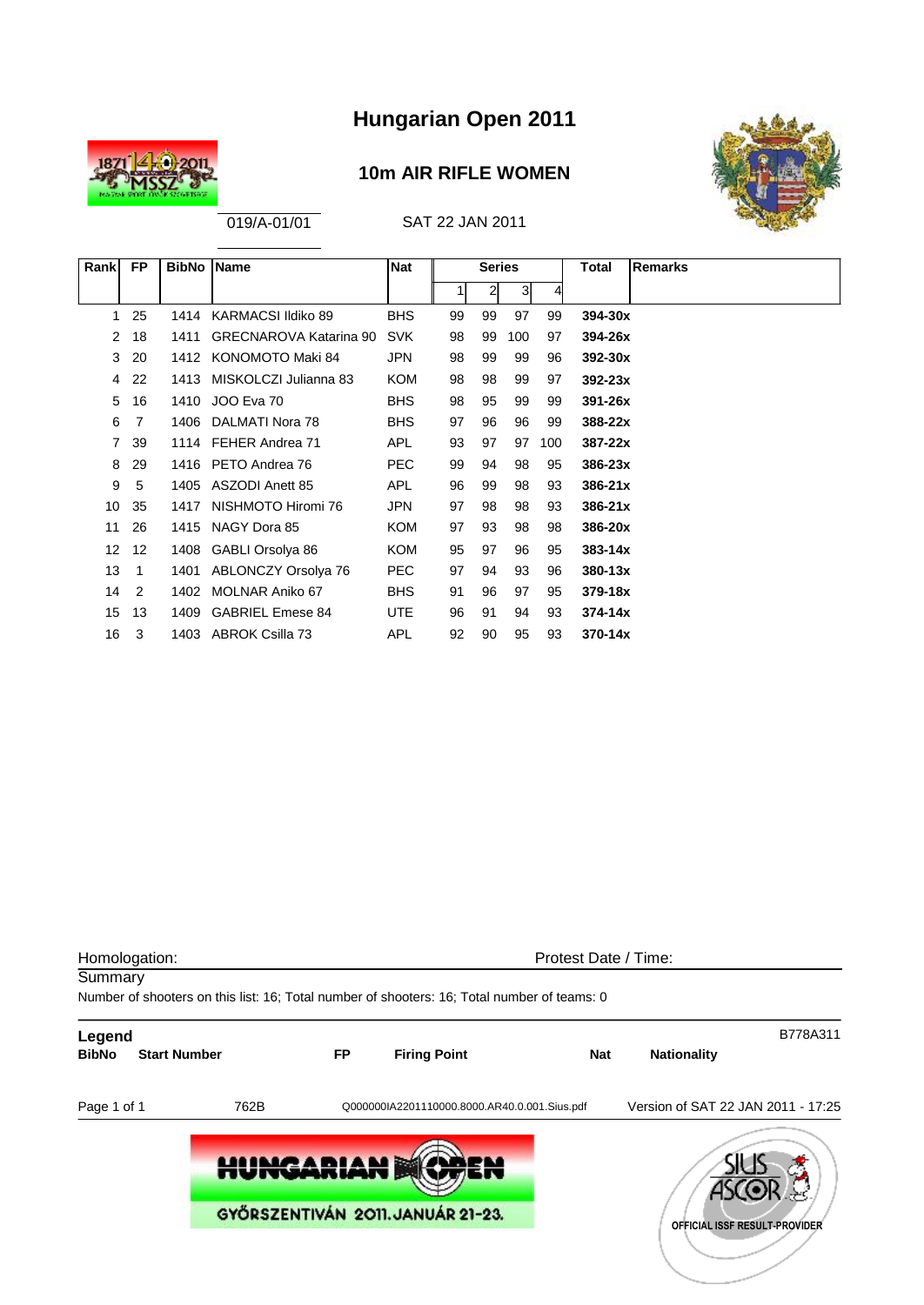

### **10m AIR RIFLE WOMEN JUNIOR**



| Rank BibNo Name |                                                       | <b>Nat</b> |          | <b>Series</b>  |          |          | Remarks<br>Total           |
|-----------------|-------------------------------------------------------|------------|----------|----------------|----------|----------|----------------------------|
|                 |                                                       |            | 1        | $\overline{2}$ | 3        | 4        |                            |
|                 | 1 1512 VERES Kata 91                                  | <b>BHS</b> |          | 98 100         | 98       | 98       | 394-28x                    |
|                 | Final: 10.7 10.7 10.6 10.6 10.7 10.6 10.2 10.4 10.7   |            |          |                |          | 9.9      | 105.1                      |
|                 |                                                       |            |          |                |          |          | 499.1                      |
|                 | 2 1511 PETREKOVA Michaela 93 SVK                      |            |          | 99 98          | - 98     | 99       | 394-29x                    |
|                 | Final: 10.6 9.7 10.7 10.6 10.2 10.0 9.9 10.8 9.6 9.6  |            |          |                |          |          | 101.7                      |
|                 |                                                       |            |          |                |          |          | 495.7                      |
|                 | 3 1516 SZIJJ Katinka 93                               | KOM        | 98       | 96             | 99       | 99       | 392-28x                    |
|                 | Final: 10.3 10.3 9.2 10.7 9.8 10.6 10.6 10.6 9.7 9.4  |            |          |                |          |          | 101.2                      |
|                 |                                                       |            |          |                |          |          | 493.2                      |
|                 | 4 1505 HANAK Gabriella 96                             | <b>APL</b> | 96       | 99             |          | 97 98    | $390 - 21x$                |
|                 | Final: 10.6 9.4 10.1 10.8 10.5 9.5 9.8 9.4 9.9 10.1   |            |          |                |          |          | 100.1                      |
|                 |                                                       |            |          |                |          |          | 490.1                      |
|                 | 5 1519 BIATOVSZKI Mira 92                             | <b>UTE</b> |          | 97 97          | 96       | 98       | $388 - 24x$                |
|                 | Final: 10.4 10.0 9.9 10.6 9.3 9.7 10.6 10.3 10.7 10.1 |            |          |                |          |          | 101.6                      |
|                 |                                                       |            |          |                |          |          | 489.6                      |
|                 | 6 1504 DOMINIKA Skotkova 93                           | SVK        |          | 97 96          |          | 97 96    | 386-18x                    |
|                 | Final: 9.6 10.1 10.8 10.5 9.9 9.8 10.1 10.6 10.5 10.6 |            |          |                |          |          | 102.5                      |
|                 |                                                       |            |          |                |          |          | 488.5                      |
|                 | 7 1518 VARGA Inez 91                                  | KOM        |          | 97 100         | 95       | 97       | $389 - 25x$                |
|                 | Final: 10.5 8.7 8.4 10.1 10.6 9.7 10.2 10.3 10.1 10.0 |            |          |                |          |          | 98.6                       |
|                 |                                                       |            |          |                |          |          | 487.6                      |
|                 | 8 1510 TKACOVA Mariana 95                             | <b>SVK</b> | 95       | 97             | 95       | 97       | 384-20x                    |
|                 | Final: 9.3 10.0 10.8 9.4 9.4 9.2 9.9 10.4 9.3 9.9     |            |          |                |          |          | 97.6                       |
|                 |                                                       |            |          |                |          |          | 481.6                      |
|                 | 9 1506 HUDECZ Timea 93                                | KOM        | 95       | 93             | 94       | 96       | 378-16x                    |
|                 | 10 1514 SEFFER Kata 92                                | <b>BHS</b> | 94       | 97             | 96       | 91       | $378 - 13x$                |
|                 | 11 1507 TOPAL Erzsebet 92                             | KOM        | 95       | 93             | 94       | 95       | $377 - 14x$                |
|                 | 12 1520 SZIJJ Kamilla 94<br>13 1501 VARGA Vivien 91   | KOM<br>KOM | 97<br>96 | 91<br>95       | 95<br>91 | 93<br>94 | $376 - 13x$<br>$376 - 12x$ |
|                 | 14 1508 KOLEROVSKA Klaudia 98 SVK                     |            | 93       | 92             | 91       | 98       | 374-10x                    |
|                 | 15 1503 DEMOVA Diana 95                               | SVK        | 92       | 93             | 92       | 96       | $373 - 14x$                |
|                 | 16 1509 LAZAR Antonia 92                              | SZE        | 93       | 90             | 90       | 94       | $367 - 9x$                 |
|                 | 17 1515 MANGO Dora                                    | SZE.       | 88       | 86             | 93       | 94       | $361 - 7x$                 |
|                 |                                                       |            |          |                |          |          |                            |





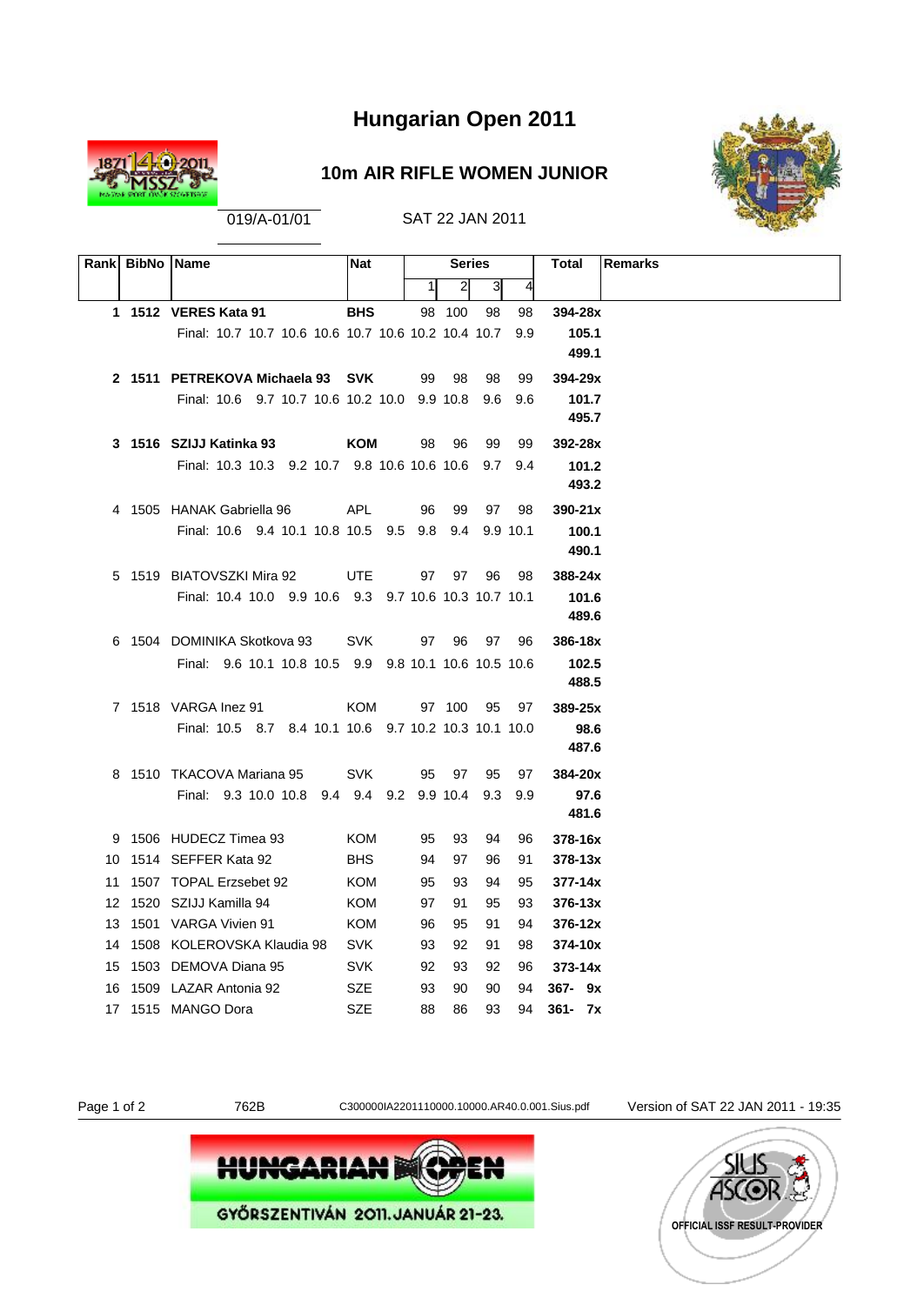

#### **10m AIR RIFLE MEN**



|             | Rank BibNo Name |                                                         | Nat                                          |          |              | <b>Series</b> |                 |          |          | Total<br><b>Remarks</b>            |
|-------------|-----------------|---------------------------------------------------------|----------------------------------------------|----------|--------------|---------------|-----------------|----------|----------|------------------------------------|
|             |                 |                                                         |                                              | 1        | $\mathbf{2}$ | 3             | $\vert 4 \vert$ | $5 \mid$ | 6        |                                    |
|             |                 | 1 1610 HOMOLA Michal 84                                 | <b>SVK</b>                                   | 99       | 98           | 99            | 99              | 99       | 99       | $593 - 41x$                        |
|             |                 | Final: 10.8 10.4 10.0 10.0 10.9 10.5 10.0 9.4 10.4 10.7 |                                              |          |              |               |                 |          |          | 103.1                              |
|             |                 |                                                         |                                              |          |              |               |                 |          |          | 696.1                              |
|             |                 | 2 1601 BALAZ Zoltan 89                                  | <b>SVK</b>                                   | 100      |              | 98 100        | 98              | 99       | 96       | 591-45x                            |
|             |                 | Final: 10.5 10.4 9.7 10.4 10.6 10.6 10.0 10.0 9.6 10.6  |                                              |          |              |               |                 |          |          | 102.4                              |
|             |                 |                                                         |                                              |          |              |               |                 |          |          | 693.4                              |
|             |                 | 3 1612 IVANYI Laszlo 83                                 | HKL                                          | 99       | 96           | 99            | 97              | 97       | 98       | 586-34x                            |
|             |                 | Final: 10.8 10.7 10.5 10.7 10.3 10.6 10.2 10.0 9.7 10.5 |                                              |          |              |               |                 |          |          | 104.0                              |
|             |                 |                                                         |                                              |          |              |               |                 |          |          | 690.0                              |
|             |                 | 4 1611 VERES Adam 86                                    | <b>BHS</b>                                   |          | 97 98 100    |               | 96              |          | 97 100   | 588-37x                            |
|             |                 | Final: 10.2 9.8 9.8 10.5 10.6 10.9 10.7 9.8 9.8 9.7     |                                              |          |              |               |                 |          |          | 101.8<br>689.8                     |
|             |                 | 5 1620 BIATOVSZKI Mate 90                               | UTE                                          | 99       | - 96         |               | 97 99           | 99       | 96       |                                    |
|             |                 | Final: 10.5 9.9 9.7 10.6 10.4 10.2 10.3 10.8 10.9 10.4  |                                              |          |              |               |                 |          |          | 586-34x<br>103.7                   |
|             |                 |                                                         |                                              |          |              |               |                 |          |          | 689.7                              |
|             |                 | 6 1622 SOMOGYI Peter 83                                 | KOM                                          | 98       |              |               | 94 100 98       | 98       | 97       | 585-37x                            |
|             |                 | Final: 10.6 10.2 10.7 9.8 10.5 10.4 10.4 10.5 10.4 10.2 |                                              |          |              |               |                 |          |          | 103.7                              |
|             |                 |                                                         |                                              |          |              |               |                 |          |          | 688.7                              |
|             |                 | 7 1602 HANER Tamas 84                                   | <b>BHS</b>                                   | 97       | - 99         | 99            | 98              | 97       | 98       | 588-40x                            |
|             |                 | Final: 9.0 10.2 9.7 10.5 10.3 10.8 9.8 9.6 10.2 10.4    |                                              |          |              |               |                 |          |          | 100.5                              |
|             |                 |                                                         |                                              |          |              |               |                 |          |          | 688.5                              |
|             |                 | 8 1618 SIMO Kornel 84                                   | <b>BHS</b>                                   | 96       |              | 97 100        | 98              | -99      | 97       | 587-40x                            |
|             |                 | Final: 9.9 9.5 10.7 10.0 10.2 10.4 10.2 9.9 10.2 9.6    |                                              |          |              |               |                 |          |          | 100.6                              |
|             |                 |                                                         |                                              |          |              |               |                 |          |          | 687.6                              |
|             |                 | 9 1616 VIDOVICS Gabor 88                                | UTE                                          | 98       | 99           | 98            | 96              | 96       | 97       | 584-33x                            |
|             |                 | 10 1621 MRAZ Marek 80                                   | <b>SVK</b>                                   | 97       | 98           | 95            | 96              | 93       | 100      | 579-36x                            |
|             |                 | 11 1608 HARI Peter 89                                   | <b>BHS</b>                                   | 94       | 95           | 98            | 98              | 97       | 97       | $579 - 31x$                        |
|             |                 | 12 1606 GABLI Sandor 89                                 | KOM                                          | 99       | 97           | 95            | 95              | 98       | 94       | $578 - 31x$                        |
|             |                 | 13 1107 JUHASZ Gabor 90                                 | <b>APL</b>                                   | 96       | 96           | 95            | 97              | 96       | 97       | 577-30x                            |
|             |                 | 14 1105 SIMON Akos 90<br>15 1605 FARKAS Andras 82       | PEC<br>APL                                   | 97<br>94 | 99<br>98     | 97<br>95      | 95<br>94        | 95<br>96 | 93       | 576-22x<br>575-30x                 |
|             |                 | 16 1604 FABIAN Denes 86                                 | <b>UTE</b>                                   | 97       | 94           | 93            | 96              | 93       | 98<br>95 | 568-20x                            |
| 17          |                 | 1111 SZUCS Laszlo 85                                    | PEL                                          | 92       | 93           | 95            | 96              | 94       | 97       | 567-22x                            |
| 18          |                 | 1109 SEGESVARY Andras 86                                | PEL                                          | 91       | 96           | 95            | 95              | 97       | 93       | 567-19x                            |
| 19          |                 | 1609 HAVASI Ferenc 76                                   | ZAL                                          | 93       | 95           | 93            | 97              | 94       | 94       | 566-24x                            |
|             |                 | 20 1110 SZALAI Mihaly 72                                | APL                                          | 93       | 92           | 91            | 94              | 98       | 98       | 566-21x                            |
| Page 1 of 2 |                 | <b>XXXX</b>                                             | C100000IA2201110000.2000.AR60.0.001.Sius.pdf |          |              |               |                 |          |          | Version of SAT 22 JAN 2011 - 21:08 |



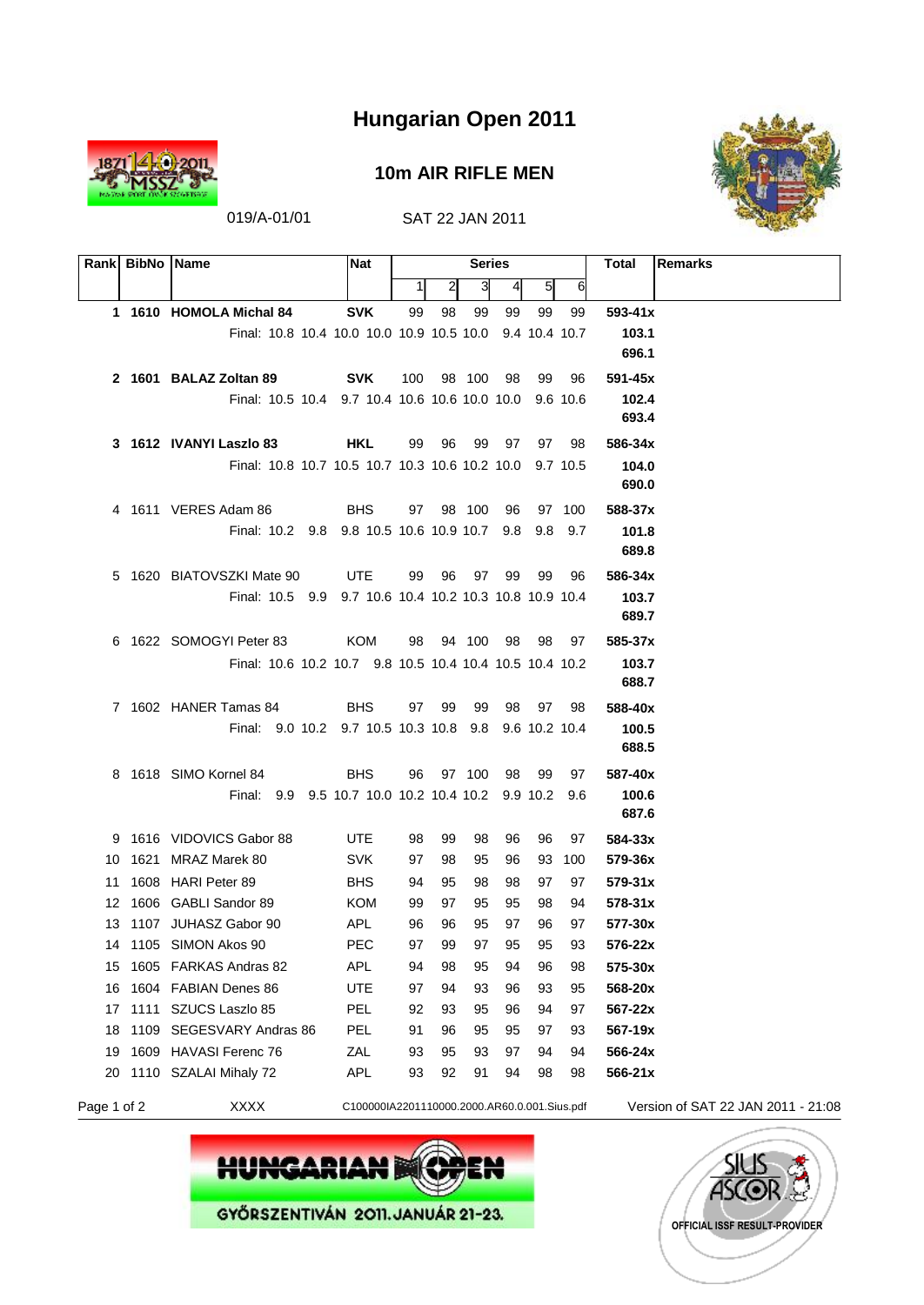|     | Rank BibNo Name |                          | <b>Nat</b> | <b>Series</b> |    |    |    |    |     | Total       | <b>Remarks</b> |
|-----|-----------------|--------------------------|------------|---------------|----|----|----|----|-----|-------------|----------------|
|     |                 |                          |            |               |    | 3  |    | 51 | 6   |             |                |
| 21  |                 | 1619 VELLA William 84    | MAL        | 93            | 93 | 90 | 97 | 95 | 97  | $565 - 23x$ |                |
| 22. |                 | 1108 KOCZOR Peter 89     | UTE.       | 91            | 95 | 96 | 94 | 96 | 93  | $565 - 21x$ |                |
| 23. |                 | 1615 BERNATH Jaroslav 93 | <b>SVK</b> | 92            | 93 | 94 | 92 | 96 | 93  | 560-19x     |                |
| 24  |                 | 1607 LIPTAI Frantisek 50 | <b>SVK</b> | 96            | 88 | 89 | 94 | 97 | 93  | $557-19x$   |                |
| 25  |                 | 1106 AGOT Gyorgy 60      | <b>APL</b> | 92            | 91 | 90 | 96 | 93 | -91 | $553 - 14x$ |                |
| 26. |                 | 1613 KRNAC Peter 75      | <b>SVK</b> | 92            | 89 | 90 | 93 | 94 | 92  | 550-15x     |                |
| 27  |                 | 1112 VARGA Gabor         | KOM        | 92            | 89 | 88 | 90 | 93 | 91  | $543 - 13x$ |                |
| 28. |                 | 1603 KOVAC Erik 82       | <b>SVK</b> | 88            | 86 | 82 | 86 | 93 | 83  | $518 - 9x$  |                |

| Homologation:          |                                                                   |            |                                              | Protest Date / Time:               |  |  |  |  |  |
|------------------------|-------------------------------------------------------------------|------------|----------------------------------------------|------------------------------------|--|--|--|--|--|
| Summary                | Number of shooters on this list: 28; Total number of shooters: 28 |            |                                              |                                    |  |  |  |  |  |
| Legend<br><b>BibNo</b> | <b>Start Number</b>                                               | <b>Nat</b> | <b>Nationality</b>                           | 83ED7B4B                           |  |  |  |  |  |
| Page 2 of 2            | 762B                                                              |            | C100000IA2201110000.2000.AR60.0.001.Sius.pdf | Version of SAT 22 JAN 2011 - 21:08 |  |  |  |  |  |
|                        | <b>HUNGARIAN</b>                                                  |            | GYŐRSZENTIVÁN 2011. JANUÁR 21-23.            | OFFICIAL ISSF RESULT-PROVIDER      |  |  |  |  |  |
|                        |                                                                   |            |                                              |                                    |  |  |  |  |  |